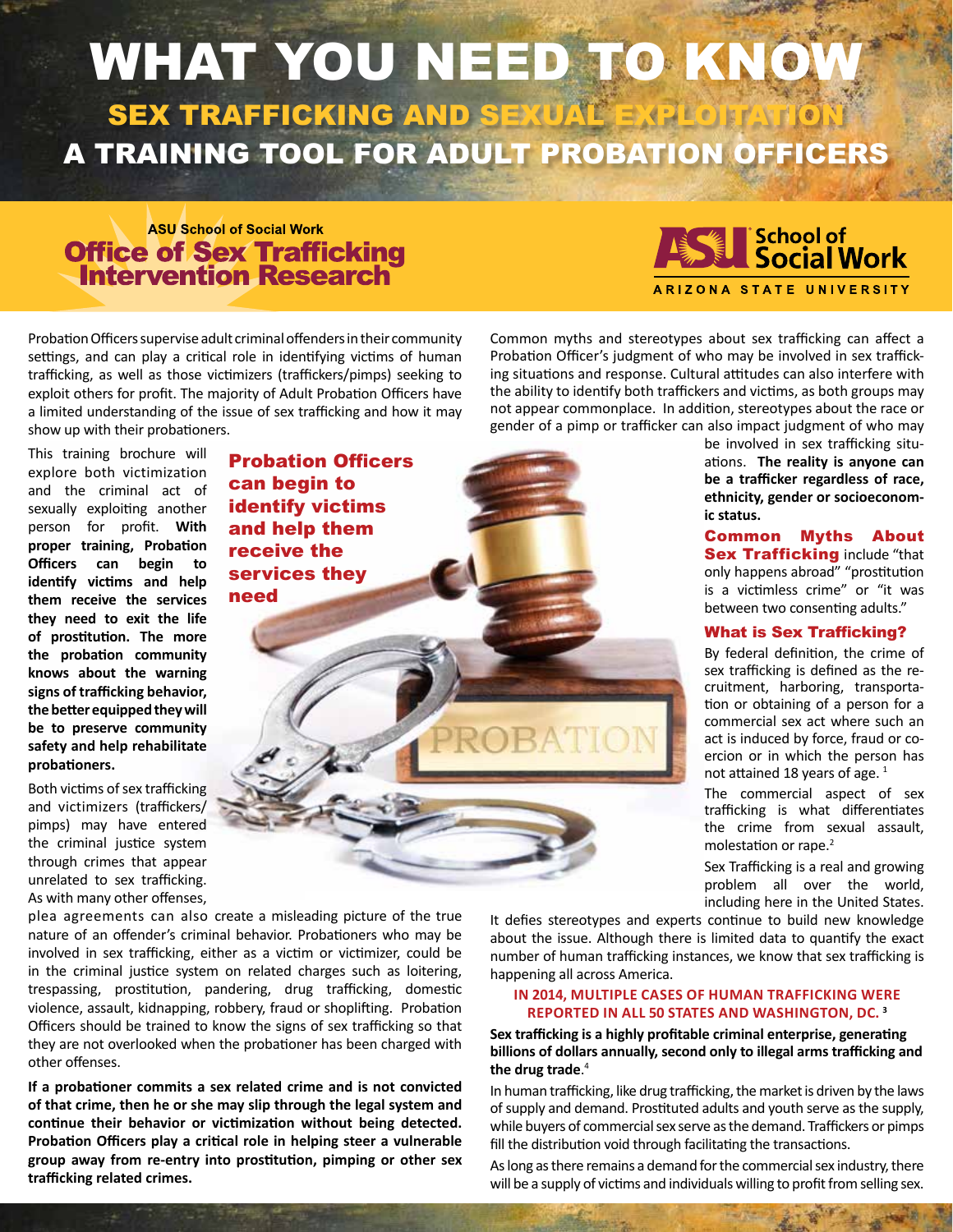# the VICTIM

Trafficking victims can be male, female or trans-gender, and are often recruited into prostitution, groomed by their trafficker and forced to comply through beatings, rape, starvation and threats of violence to loved ones.

Most trafficking victims suffer extreme physical and psychological trauma. These traumatic experiences can be dehumanizing, shocking or terrifying and often include a loss of safety and betrayal by a trusted person or institution.<sup>5</sup>

If you think your probationer could be a victim of sex trafficking, the first step is to get them alone in a confidential location for an interview. During investigative efforts, trafficking victims are likely to lie or use rehearsed stories initially and can be reluctant to speak to persons in uniform or individuals associated with law enforcement due to the shame associated with prostitution or the fear of punishment from their trafficker.

Victims whom have been involved with a multitude of criminal justice and social-help systems have many times felt further marginalized by the system itself, which can explain why they may have an inherent

distrust of their Probation Officers.

When trying to identify if the probationer is a victim of trafficking, it is important to convey that you are not investigating a probation violation. Victims of trafficking may not readily disclose due to their fear of the trafficker and potential involvement with a criminal investigation.

Be mindful that some trafficking victims may have made previous attempts to escape only to be found, beaten, and ultimately forced to return to their trafficker. In addition, the victim may have sought police protection in the past, perhaps during a domestic violence incident only to have been arrested along with the trafficker from whom she tried to escape.



**Trafficking victims need the same kind of advocacy from Probation Officers as victims of domestic violence.** It is helpful to apply knowledge about domestic violence to better understand trafficking victims and their reluctance to leave a harmful situation. Many sex trafficking crimes often mirror intimate partner violence and include physical abuse, psychological abuse, coercive control, and rape. Trafficking victims may not disclose due to trauma bonding or perceived feelings of love and devotion toward the abuser.

**IN ADDITION TO CLINICAL SERVICES, VICTIMS EXITING PROSTITUTION WILL NEED ASSISTANCE IN RE-ESTABLISHING BASIC NEEDS PRIMARILY FOCUSING ON HOUSING, EDUCATION AND EMPLOYMENT OPPORTUNITIES.**

**Victims of trafficking are often forced into "the life" of prostitution during their adolescent stage of development, with the trauma and victimization carrying well into adulthood.** 

Victims of trafficking often need multiple support systems to become rehabilitated. Based on a victim's situation, necessary services may include mental health counseling, social services support, medical care, drug and alcohol counseling, housing assistance, as well as services that address sexual assault, intimate partner violence, and post-traumatic stress disorder. Treatment should be trauma-informed and trauma focused.

Research has found that mentoring from other survivors, and identifying new social supports can be beneficial to helping victims recover and rebuild their lives. Through social support, victims can be inspired to end negative relationships and avoid places that have been part of their victimization. They may be unaware of any alternatives to supporting themselves or their children; in fact they may see prostitution as the only value and worth they have.

#### LET THE PROBATIONER/VICTIM KNOW THAT THEIR SAFETY IS YOUR FIRST PRIORITY.

Tips to enhancing engagement between the Probation Officer and trafficking victim:

1. When working with a victim of trafficking, focus on his/her strengths and establish a working relationship that emphasizes positive change. The more risk factors a person has, the greater the likelihood they will engage in a given unhealthy behavior. And conversely, the more protective factors, strengths or assets they have, the less likely they are to engage in that behavior.

2. Bring small successes to awareness, and support clients to repeat their successful

choices. Using solution based interviewing techniques, you can help your client construct a concrete vision of a preferred future and collaborate on a plan that includes solutions necessary to realize that vision.

- 3. Take the time to learn the victim's perspective, give them a voice and show genuine concern and empathy, without judgment.
- 4. Let the victim tell their story. Where have they been up to this point? What led them to this place in their life? Where would they like to be in the future? Let the victim have a voice in coming up with solutions and change.
- 5. Deploy the same effective techniques learned by officers in other settings such as motivational interviewing, lessons from identifying the stages of change, and other effective communication techniques designed to elicit dialogue.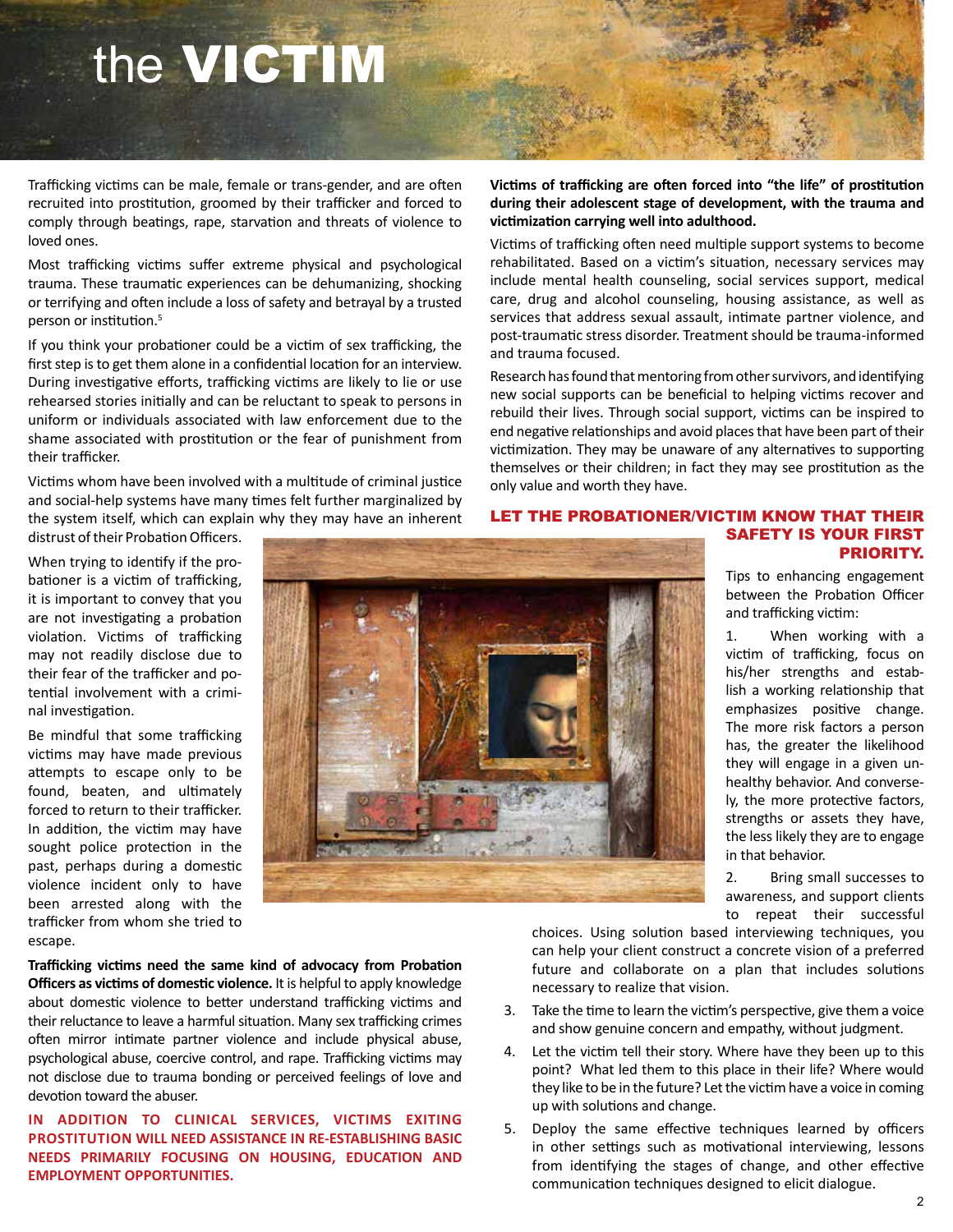# upon CASE assignment:

#### Things to consider:

- At what age did the sex trafficked Probationer/Victim become involved with the criminal justice system?
- What is the totality of the Probationer/Victim's criminal history? Are there any patterns, trends or relatable convictions?
- Have there been multiple arrests for prostitution or related crimes?
- Has there ever been disclosure of a third party facilitator i.e.: pimp, trafficker?
- Is there a history of the sex trafficked Probationer/ Victim being the victim of domestic violence or a petitioner in an order of protection?
- Is there a history of involvement with child welfare system as a child and/or parent?
- Is there a family history of prostitution involvement?

#### Moving out of "the life"

The prospective feelings of autonomy and achievement can serve as methods of sustaining the victim's motivation to not return to the trafficker. The Probation Officer can assist victims in redefining themselves to obtain gainful employment:

- What are the employable skills of the victim/ survivor?
- What are the employment opportunities in the victim's community?
- Will the victim feel/presumably be safe in their community?
- What is the highest educational level completed?
- Can the victim/survivor attend school if needed?
- Does the victim have transportation and/or is public transportation available?
- Does the victim have adequate child care coverage?
- Is the victim literate and are they able to fill out applications properly?
- Is the victim able to interview? If so, does the victim have proper attire for the interview process?

### RED FLAGS

- Unusual tattoos or branding marks
- Use of street lingo (see page 5 for examples)
- Dominating or controlling "boyfriend" who is always present during scheduled visits
- Signs of physical restraint or abuse
- Lack of identification or loss of identification documents
- History of substance abuse
- History of domestic violence reports
- Living in a hotel
- Erratic work hours<sup>6</sup>

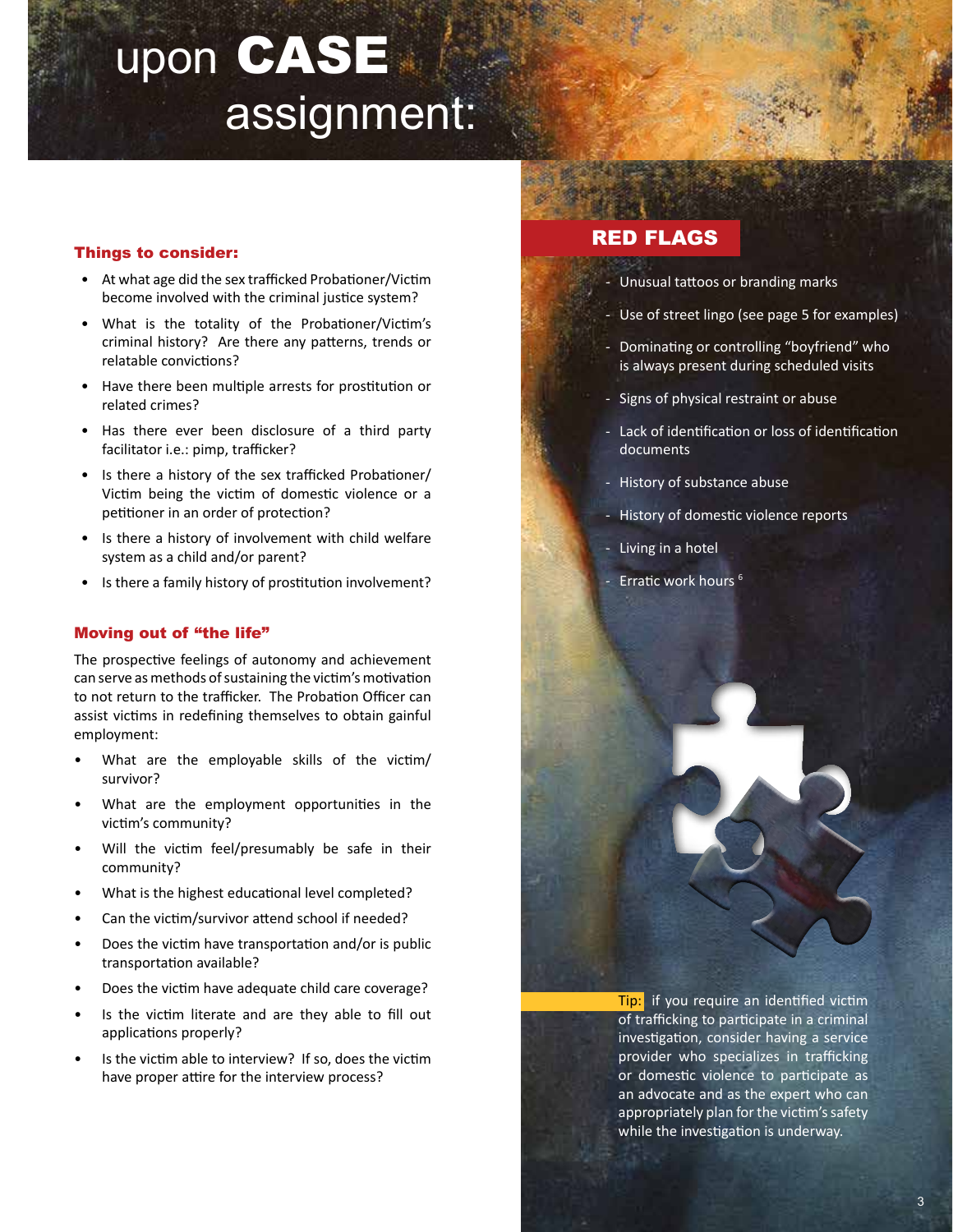### CASE STUDY

Carmen was seven years old when she was removed from her home after it was learned that she was being sexually abused by her stepfather. Her mother was addicted to drugs and didn't believe Carmen was telling the truth about the abuse. Carmen spent the next six years moving from relative placement to various foster homes. With each placement her sense of love and belonging diminished and she began to distrust all the adults around her. No one seemed to care, or at least care enough to stick by her and it didn't matter if she was "good" or "bad."

By the age of fifteen, Carmen had been arrested twice and was part of both the child welfare and juvenile justice systems. While to most it seemed she was making poor choices, Carmen felt that she had found a sense of purpose. At least now, people were paying attention to her. Running away and truancy were a daily part of her routine and it was during one of her "escapes" from foster care that she met an older women who offered her a place to stay. Carmen was given a place to sleep, plenty of food, marijuana, alcohol and freedom.

One night, a man came into her room and raped her. As soon as he was finished, another man came in, and then another. This is how "the life" began for Carmen. She spent the next few years in and out of placement, foster homes and detention centers never disclosing what had happened to her and that since that day she had been sexually exploited regularly. Carmen would runaway on the weekends or whenever she could to make money for her pimp and her recruiter. It was bad but she thought "at least they love me," and since she had developed an addiction to drugs, the supply was never ending as long as she brought them the money.

Once Carmen aged out of the child welfare system and completed her probation, she had no where to go except back to be with them. Now at 25, she has been arrested several times on charges of prostitution, she continues to battle a heroin addiction, and her three children have been removed from her and are in foster care. Her pimp and recruiter have moved on and the new pimps that have found her have grown increasingly violent. The social worker assigned to her case and her Probation Officer believe that she has a pattern of choosing violent partners and have referred her to domestic violence services, as well as substance abuse treatment on several occasions but none of this has worked because her trauma goes much deeper.

For Carmen, a probation violation and being sent to jail is seen as a welcomed rest from her regular life. She sees time in jail as a break from being beaten, raped, or a way to escape the feeling of being dirty. In jail, she can try to get clean and maybe even get a good night's sleep. At 25, Carmen has given up. In order for Carmen to succeed, her caseworkers and Probation Officers will need to understand she is a woman who started her journey as a victim a long time ago.

**In November, 2014, Maricopa County Adult Probation Officers reported** 

**165 adult victims of sex trafficking and 79 traffickers (perpetrators) under their supervision.<sup>14</sup>**

> In order for Carmen to succeed, her caseworkers and Probation Officers will need to understand she is a woman who started her journey as a victim a long time ago.

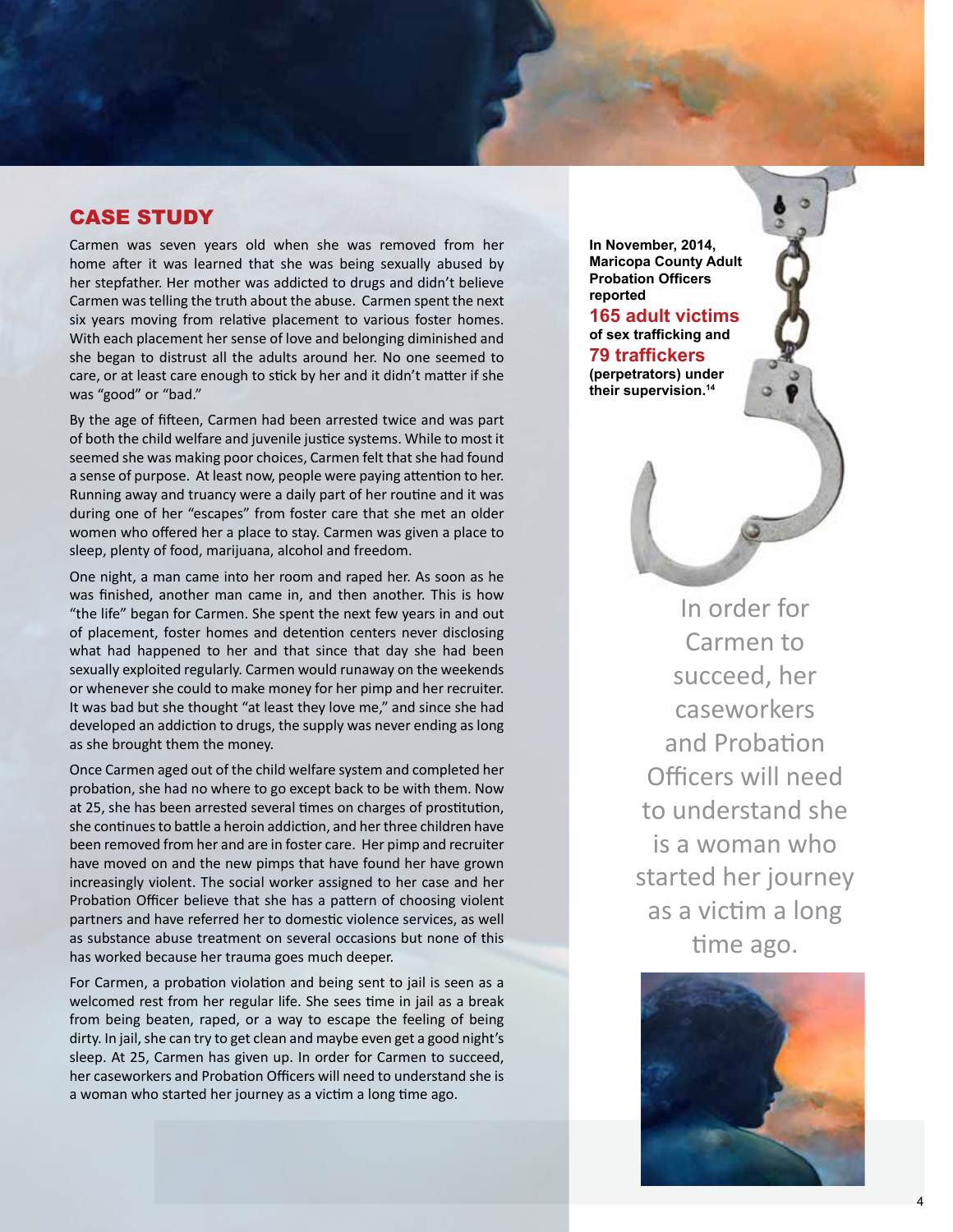

## mindset of a sex trafficking VICTIM

#### **Sex trafficking victims often do not see themselves as victims**

Victims may feel shame, self – blame and feelings of unworthiness of a better life.

Victims may be coached to lie to professionals and often give scripted stories.

Victims are often fearful and distrust law enforcement and government services out of fear of arrest.

Victims may have formed a type of trauma bond with their exploiter and may have deep loyalties and positive feelings for their abuser.

Victims often fear their own safety and the safety of their loved ones due to threats of violence.

Drugs often play a role in sex trafficking situations- sometimes as a way to cope or victims sometimes enter "the life" to support a drug habit. <sup>5</sup>

### A SURVIVOR **STORY**

Tracey, age 22, described the experience of sitting in front of her Probation Officers as

humiliating. She felt the shame of all the perceived failures in her life. He knew she was a prostitute and once again, the system made her feel like a "whore." She wished she could explain to the counselors, the judges, the Probation Officers assigned to her case that this is not what she wanted in her life; she had dreamed of being a teacher someday until her life was turned upside down.

At the age of 14, she had thought she had found someone who would love her. He became her nightmare when he injected her with heroin and soon thereafter began to sell her body for drugs. Since then, life has been hell and this moment, in this office, it feels like it is just another chance to reinforce she is nothing.

This time was different. Her Probation Officer asked her if anyone had forced her into "the life." He took the time to ask her how it all began and told her he could see that she was capable of so much more. She broke down in tears and for the first time in her life felt safe enough to disclose that when she was 14 she became a victim of trafficking. For the first time, Tracey saw hope for her future.

#### Common Sex Trafficking Terminology

(The following list of key terms used in sex trafficking is published in Renting Lacy: A Story of America's Prostituted Children by Linda Smith)

**Bottom** — A female appointed by the trafficker/pimp to supervise the others and report rule violations. Operating as his "right hand," the Bottom may help instruct victims, collect money, book hotel rooms, post ads, or inflict punishments on other girls. The bottom has often been trafficked as a minor and is in a complex relationship with the trafficker.

**Branding** — A tattoo, carving or burn on a victim that indicates ownership by a trafficker/pimp/gang.

**Caught A Case** — A term that refers to when a pimp or victim has been arrested and charged with a crime.

**Daddy** — The term a pimp will often require his victim to call him.

**Date** — The exchange when prostitution takes place, or the activity of prostitution. A victim is said to be "with a date" or "dating."

**Exit Fee**—The money a pimp will demand from a victim who is thinking about trying to leave. It will be an exorbitant sum, to discourage her from leaving. Most pimps never let their victims leave freely.

**Family/Folks** — The term used to describe the other individuals under the control of the same pimp. He plays the role of father (or "Daddy") while the group fulfills the need for a "family."

**"John" (Buyer or "Trick")** — An individual who pays for or trades something of value for sexual acts.

**Out of Pocket** - when a victim is not doing what their trafficker has instructed. This often ends in punishment from the trafficker.

**Quota** — A set amount of money that a trafficking victim must make each night before she can come "home." Quotas are often set between \$300 and \$2000.

**Seasoning** — A combination of psychological manipulation, intimidation, gang rape, sodomy, beatings, deprivation of food or sleep, isolation from friends or family and other sources of support, and threatening or holding hostage of a victim's children. Seasoning is designed to break down a victim's resistance and ensure compliance.

**Squaring Up** — Attempting to escape or exit prostitution.

**Stable** — A group of victims who are under the control of a single pimp.

The Game/The Life – The subculture of prostitution, complete with rules, a hierarchy of authority, and language. Referring to the act of pimping as 'the game' gives the illusion that it can be a fun and easy way to make money, when the reality is much harsher. Women and girls will say they've been "in the life" if they've been involved in prostitution for a while.

**Track (Stroll or Blade)** — An area of town known for prostitution activity. This can be the area around a group of strip clubs and



pornography stores, or a particular stretch of street.

**Trick** — Committing an act of prostitution (verb), or the person buying it (noun). A victim is said to be "turning a trick" or "with a trick."<sup>7</sup>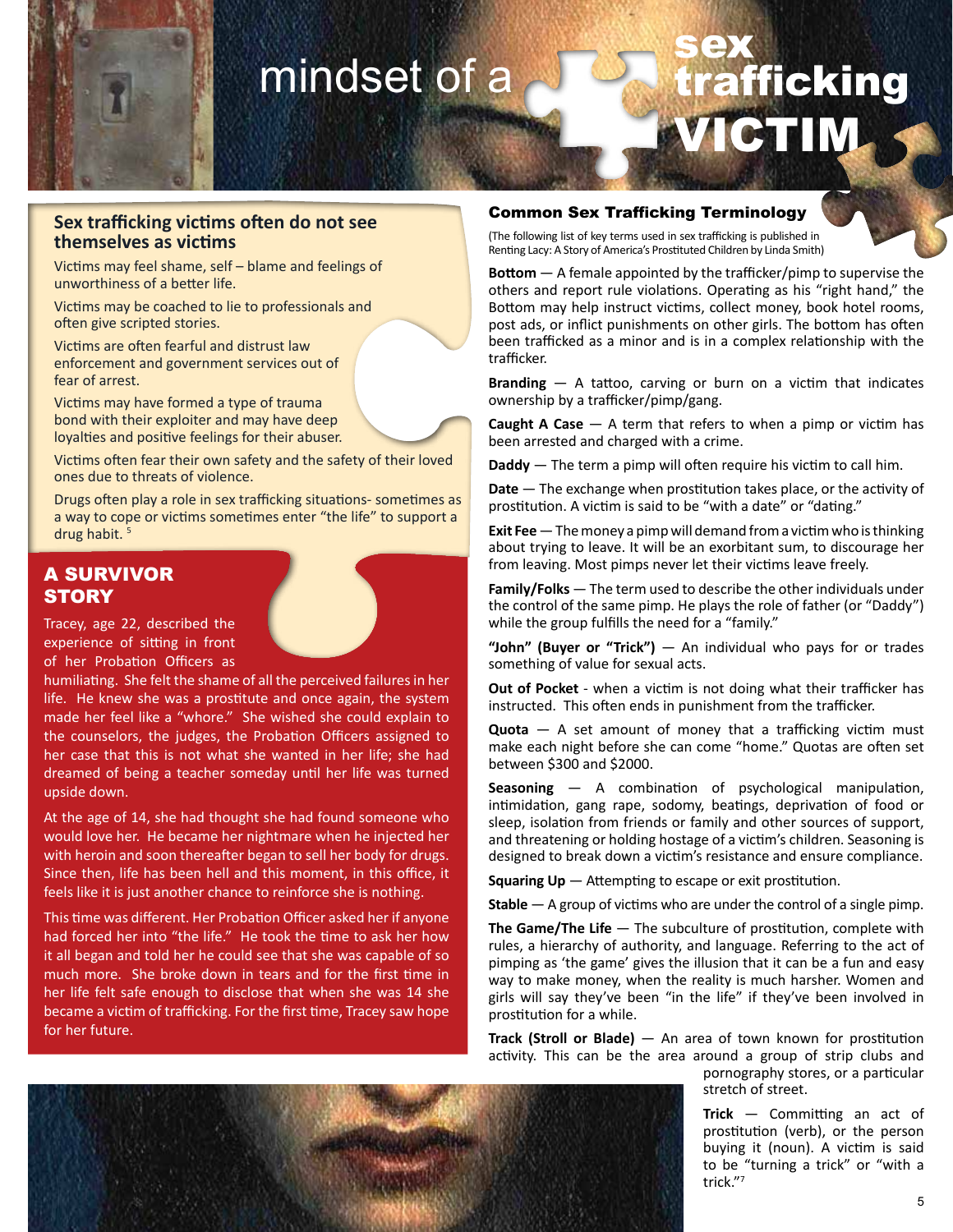# trafficker or the PIMP

**In November, 2014, Maricopa In November, 2014, Maricopa County Probation Officers reported County Probation Officers reported 79 traffickers (perpetrators) under 79 traffickers (perpetrators) under their supervision. their supervision.** 

#### The criminal act of sex trafficking is hard to detect to an untrained eye.

The Pimp/Trafficker is a criminal who commits the crime of human trafficking. The trafficker forces another person into prostitution, and then keeps some or all of their earnings. According to federally defined terminology, traffickers employ force, fraud and coercion to recruit and retain their victims.

Traffickers can work alone or as part of extensive criminal networks. They include a wide range of criminals, including individual pimps, family operations, small businesses, loose-knit decentralized criminal networks, gang based, and international organized criminal operations. Often the traffickers and their victims share the same national, ethnic, or cultural background, allowing the trafficker to better understand and exploit the vulnerabilities of their victims. Traffickers can be foreign nationals and U.S. citizens, males and females, family members, intimate partners, acquaintances, and strangers.<sup>10</sup>

When evaluating if a probationer is a pimp/trafficker there are several things to consider:

- At what age did the probationer become involved with the criminal justice system?
- What is the history of the probationer's criminal charges? Are they related or is there an identifiable trend?
- Have there been multiple arrests for prostitution related criminal activity?
- Is there a history of the probationer having intimate partner violence related arrests and if so, what are the battering behaviors exhibited?
- Is there a history of involvement with the child welfare system as either a child or parent?
- Does the probationer live in a hotel with multiple women?
- Does the probationer seem to have money but no job, or appear to be selling drugs?
- Does there seem to be people in the home that do not belong there?
- Look for warning signs of trafficking such as what is listed below.

Major crimes that many individual pimps have committed through the course of their criminal behavior include sex trafficking, involuntary servitude, physical/sexual assault, kidnapping, sexual abuse of a minor, money laundering, tax evasion, false and fraudulent identities, fraudulent checks, racketeering, child pornography, pandering, and falsifying business records.<sup>3</sup>

### Examples of FORCE, FRAUD and COERCION used by pimps:9

#### FORCE

- Slapping and beating with objects
- **Burning**
- Sexual assault
- Rape and gang rape
- Confinement and physical restraint
- Seasoning/initiation
- Torture practices

#### FRAUD

- False promises
- Deceitful enticing and affectionate behavior
- Lying about working conditions
- Lying about the promise of a better life
- Withholding wages
- Blackmail, extortion

#### **COERCION**

- Threats of serious harm or restraint
- Intimidation and humiliation
- Creating a climate of fear
- Enforcement of trivial demands
- Occasional Indulgences
- Intense manipulation
- Emotional abuse
- Isolation
- Dependency for basic needs
- Creating fear of independence
- Control of children
- Establishing quotas
- Threatening abuse of legal process or convincing victim that they are a criminal
- Removal from family and support structures to where victim knows no one

6

### WARNINGS SIGNS:

- **• Probationer/Victim has large amounts of cash or items with no verifiable explanation as to how they were purchased.**
- **• Probationer/Victim maintains a social networking page(s) such as Facebook, Twitter, and/or Instagram that refers to pimping or boasts about money. Social media posts may also refer to hotels or strip clubs.**
- **• During field or home contact visits, you notice the presence of women and/or youth that appear unwilling or unable to speak to you and seem like they don't belong there.**
- **• Unusual tattoo, name, brand or symbol associated with the Probationer/Victim that may appear in social media or on their person.**
- **• Offender has a record of assault or domestic violence.**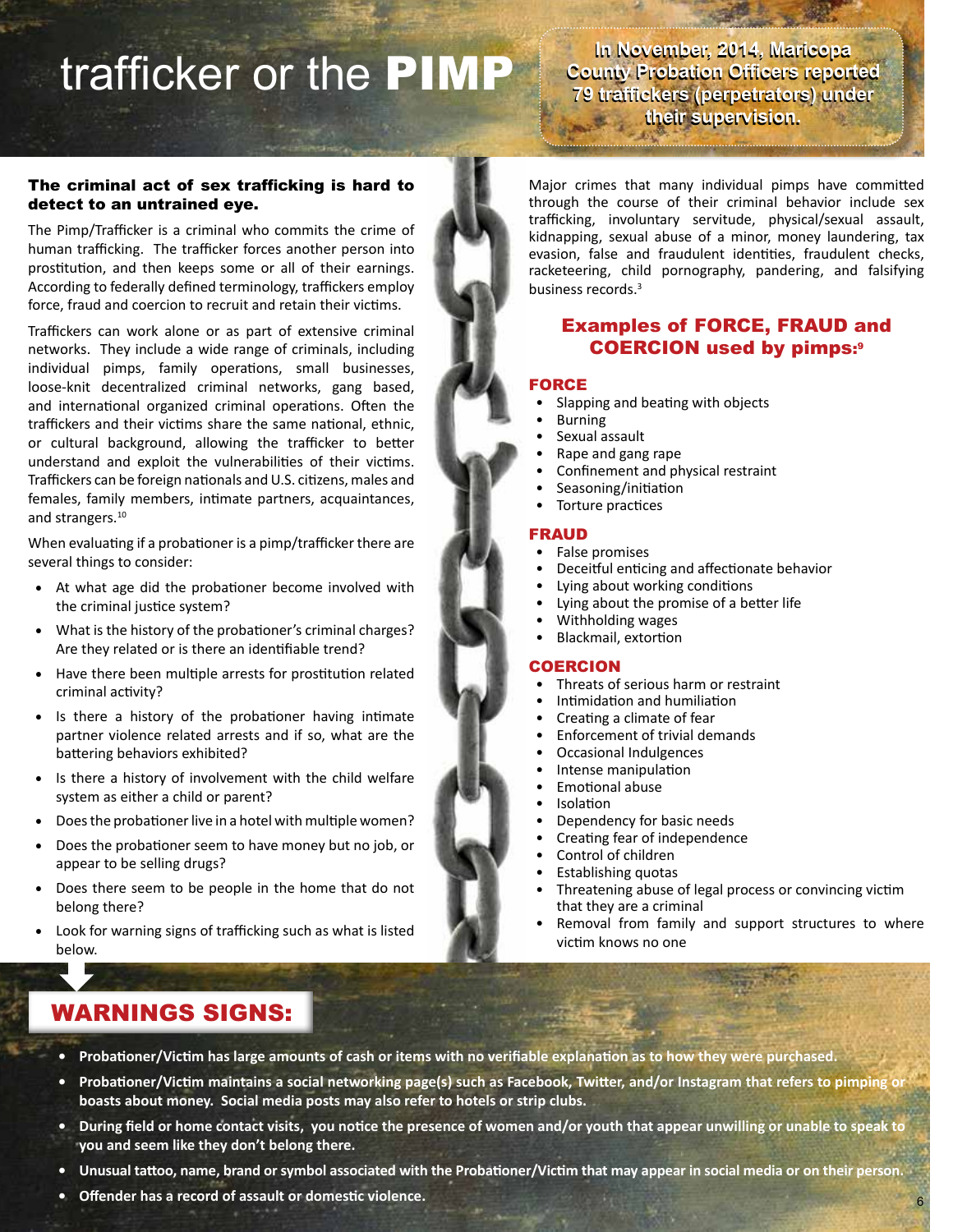## the role of **GANGS** in sex trafficking  $\sqrt{2}$

Across the country, law enforcement is increasingly finding that gangs are moving to sex trafficking as a source of income. Prostitution has steady financial rewards and perceived low risk of apprehension. The FBI reports that some gangs appear to be diversifying their income by trading drug trafficking in favor of juvenile prostitution. In drug dealing, they need cash to buy their supply. Girls are free with no upfront investment. Forcing young girls to sell their bodies is both lucrative and difficult to prosecute, as victims are often rightly afraid to testify against their trafficker.

Gangs operate sex trafficking rings as a relatively low-risk, highprofit criminal enterprise. Gangs also use promises of protection, status, easy money, loyalty and material possessions to lure girls into the gang.<sup>10</sup> Girls are not members of the gang but are considered "property" of the gang. Girls are asked to "give back" and "support the family." Some gang members will offer up their own sisters to move up in the gang.

Gang control techniques include violence, sexual assault, and branding to ensure compliance. According to the National Gang Intelligence Center, gangs recruit members within their neighborhood through grooming techniques or outside their neighborhood through "snatch and grab" or kidnapping. Gang members facilitate prostitution by providing security and transporting victims to their "dates." They may also schedule appointments, obtain clients and collect money.<sup>11</sup>

### CASE STUDY

Michael, age 23, described his upbringing as chaotic and unsafe. His community was wrought with gang violence and drug abuse. At home, he was often exposed to domestic violence and substance abuse. For Michael, violence was a way of life and there was no room for the weak. Thrown out of the home, Michael was on the streets by age 13. He needed to survive. Being gang involved wasn't an option, but rather the only way to stay alive. From an early age, Michael knew his father was a "pimp" and learned that pimping "ho's" was fast money and in his community, virtually an undetectable crime; no one was really paying attention. It was a natural transition to become immersed in selling girls from his gang; his family. For Michael, there was no other life he could see for himself and this was as good as it was going to get.

#### Documented reports of Gangs involved in Prostitution<sup>13</sup>

Bloods Crips Folk Gangster Disciples Latin Kings Mara Salvatrucha (MS-13) Starz Up Sur-13 Hells Angels

ALL ABOUT

# GANG REPLACES THE WHOLE FAMILY.

FAMILY AND BROTHERHOOD. THE

#### IMPORTANT QUESTIONS IF YOU SUSPECT A SEX TRAFFICKING LINK:

How is the probationer/victim involved in the gang? What is their sex trafficking role in the gang?

Is this a national or hybrid gang?

What are the rules of the gang and how do they operate?

What are the immediate and long-term dangers to the probationer/ victim by asking him/her to leave the gang?

Is there family involvement in the gang?

Gangs are a local problem, but are often very organized with national and international affiliates. If gang affiliation is involved in trafficking, the assigned Probation Officer will need to have a working knowledge of gangs in the community and the various ways in which these gangs operate. Probation Officers have found that collaborating with other law enforcement with specialized knowledge of gangs and trafficking has been a powerful combination to address trafficking.

Probation Officers should also understand that gang involvement is a way of life that many members and associates cannot safely walk away from, regardless of probation supervision or the threat of incarceration. If a victim is asked to testify against a gang member, the victim's safety must be a priority.

**In addressing the probationer's trafficking behaviors, appropriately matching services with their needs is a critical phase of intervention.** 

BOTH TRAFFICKERS AND VICTIMS CAN BE GANG INVOLVED.

#### 7